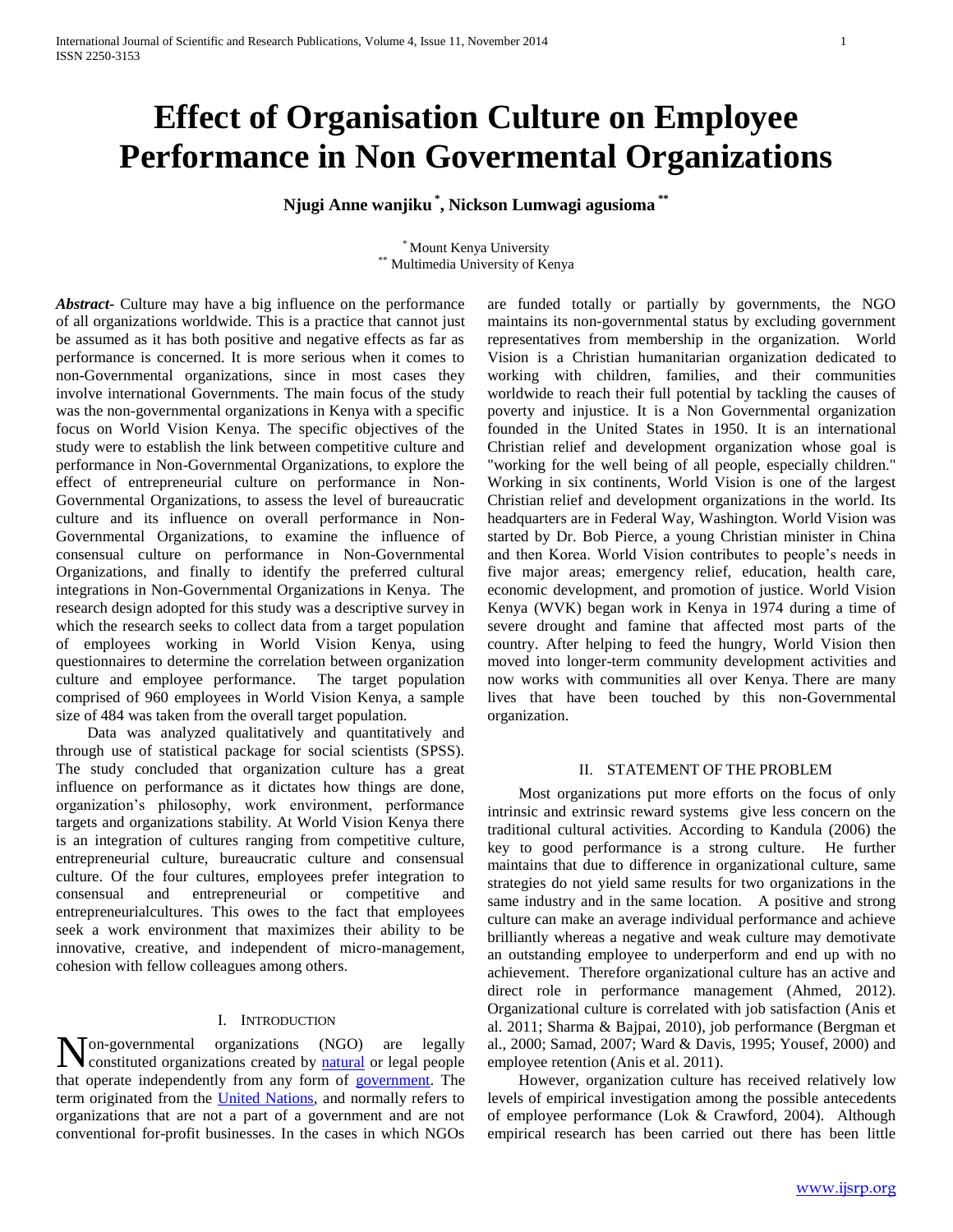evidence to prove the effect of organization culture on organization performance (Mckinono et al. 2003). In a study of Hong Kong and Australian managers, Lok and Crawford (2004) found a positive effect of organization culture on employee performance. Zain et al. (2009) examined the effect of four dimensions of organization culture namely teamwork, communication, reward and recognition, and training and development on employee performance and found that all the four dimensions of organization culture were important determinants of performance. Mahmudah (2012) reports a significant relationship between organization culture and service delivery. However Lahiry (1994) indicated a weak association between organization culture and performance.

 Concerns have been raised on whether there are any significant relationships between the culture in organizations and employee burnout, type of coping strategies, and employee engagement. Whether there is an inverse relationship between emotional exhaustion and organizational culture (Bergman et al., 2000; Mathieu and Zajac, 1990, Samad, 2007; Ward & Davis, 1995; Yousef, 2000). Management of human resources may perhaps force not merely the restructuring of cultural values but to consider the overture of different cultural practices which perhaps leads to a superior organizational performance. This study will attempt to analyze to what extent an organizations culture has an effect on performance in Non Governmental organizations with specific reference to World Vision.

# III. LITERATURE REVIEW AND OBJECTIVE FORMULATIONS

# **Competitive Culture and Performance**

 Corporate culture and reputation are intangible assets organizations use to create a competitive strategic advantage to differentiate themselves from other firms to enhance firm performance. Numerous articles cite how corporate culture may be an important intangible predictor of reputation, but only a few researchers have empirically tested the relationship between culture and reputation. Culture not only enhances financial performance, but also is positively relates to reputation.

 Research on corporate reputation has identified antecedents and consequences of reputation to better explain how a firm may benefit and best strategically position itself through its reputation. Fombrun (1990). Different studies using different designs and methodologies have found that while financial performance is an important predictor of reputation, financial performance has accounted for as little as 11 to 15 percent of the variance (Hammond and Slocum, 1996; Roberts and Dowling, 2002) to as much as 38 to 59 percent (e.g., Brown and Perry, 1994; Fombrun and Shanley, 1990), leaving at least 40 to 89 percent of the variation unexplained by economic variables. Therefore, while researchers have been able to demonstrate that economic factors predict reputation (Sabate and Puente, 2003), less is known about the non-economic factors influencing reputation. Different researchers have explored the noneconomic factors in different ways. Eberl and Schwaiger (2005) examine how competence and sympathy may influence reputation and Rindova, Williamson, Petkova and Sever (2006) use a stakeholder approach to better capture the predictors of reputation, perceived quality and prominence. The quest to identify key variables that predict reputation is important, since without this knowledge researchers cannot advise firms how they might enhance their reputation to augment their competitive advantage to increase their financial performance.

 Research on reputation suggests that culture plays an important role in reputation development (Fombrun and Shanley, 1990; Fombrun, 1996; Dukerich and Carter, 2003; Alsop, 2004), since the internal (culture) and external (reputation) elements interact and inform each other (Hatch and Schultz, 2000). Preliminary empirical research shows a correspondence between culture attributes and reputation attributes (Flatt and Kowalczyk, 2000; Kowalczyk and Pawlish, 2002; Kowalczyk, 2005). In a similar study on culture, Carmeli (2004) found that culture interacts with communication and the industrial relations climate (workplace atmosphere) to predict external prestige of a firm (a similar variable to reputation).

 Culture and reputation are considered intangible assets because each add value through differentiation, is rare, difficult to imitate, and without substitution (e.g., Barney, 1991; Hall, 1993; Fombrun, 1996; Porter, 1996; Roberts and Dowling, 2002; Kaplan and Norton, 2004).Empirical evidence confirms that a favorable reputation leads to higher financial performance and strategic advantage, such as reducing competitive rivalry and mobility barriers to deter market entry (Caves and Porter, 1977; Milgrom and Roberts, 1982), charging premium prices (Benjamin and Polodny, 1999), creating greater stability in stock prices (Vergin and Qoronfleh, 1998), reducing operating costs and attracting talent to a firm (Fombrun, 1996). Firms with good reputations are more likely to sustain a superior financial performance over time (Roberts and Dowling, 2002).

# IV. THEORITICAL REVIEW AND CONCEPTUAL FRAMEWORK

#### **A: Consistency Theory**

 According to the consistency theory, organizations tend to be effective because they have strong cultures that are highly consistent, well-coordinated and well integrated (Davenport, 1993; Saffold 1988). Employee behavior is rooted in a set of core values and leaders and followers are skilled at reaching an agreement even when they have differing views (Block, 1991). This type of consistency is a powerful source of stability and internal integration that results from a common mindset and a high degree of conformity (Senge, 1990).

# **B: Involvement Theory**

 This theory is based on the idea that involvement and participation will contribute to a sense of responsibility and ownership and hence organizational performance and loyalty (Baker, 2002). Effective organizations empower their people, build their organizations around teams, and develop human capability at all levels (Becker, 1964; Lawler, 1996; Likert, 1961). Executives, managers and employees are committed to their work and feel that they own a piece of the organization. People at all levels feel that they have at least some input into decisions that will affect their work and that their work is directly connected to the goals of the organization (Katzenberg, 1993; Spreitzer, 1995).

**C: Adaptability Theory**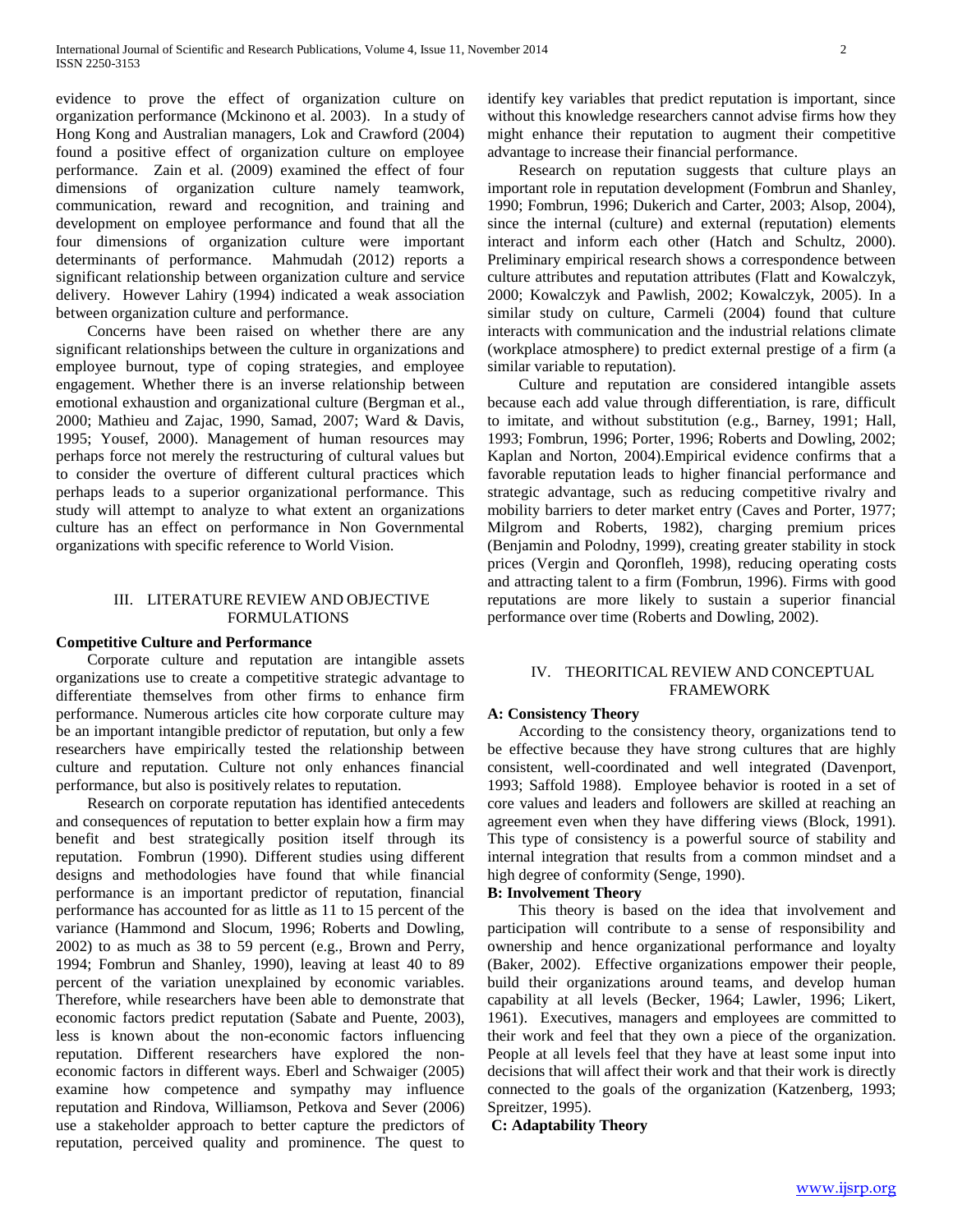This theory is based on the idea that norms and beliefs that enhance an organization"s ability to receive, interpret and translate signals from the environment into internal organizational and behavioral changes will promote its survival, growth and development. Ironically, organizations that are well integrated are often the most difficult ones to change due to the deep levels of adaptability acquired over time (Kanter, 1993). Adaptable organizations are driven by their customers, take risks and learn from their mistakes and have the capability and experience at creating change (Nadler, 1998; Senge, 1990). Such organizations are continuously changing their systems to promote improvements and provide value for their customers (Stalk, 1988).

# **D: Mission Theory**

 A shared sense of purpose, direction and strategy can coordinate and galvanize organizational members toward collective goals (Baker, 2002). Successful organizations have a clear sense of purpose and direction that defines organizational goals and strategic objectives and expresses a vision of how the organization will look in the future (Mintzbert, 1994; Ohmae, 1982; Hamel &Prahalad, 1994). When an organization"s underlying mission changes, changes also occur in other aspects of the organization"s culture (Ahmad, 2012).

 These theories focus on different aspects of culture but more importantly, they stress different functions of culture. Consistency theory and mission theory tend to promote stability whereas involvement theory and adaptability theory allow for change and adaptability. Consistency theory and involvement theory see culture as focusing on internal organizational dynamics while mission theory and adaptability theory see culture as addressing the relation of the organization to its external environment (Baker, 2002).

#### **Figure 2.1: Theoretical Framework**



 Scholars and practitioners have constantly argued that both financial and non-financial measures should be used to determine the organizational performance (Harold & Darlene, 2004; Kaplan & Norton, 1992; Rajendar & Jun Ma, 2005). Performance is a broader indicator that can include productivity, quality and consistency. On the other hand, performance measures can include results, behaviors (criterion-based) and relative (normative) measures, education and training concepts and instruments, including management development and leadership training for building necessary skills and attitudes of performance management (Richard, 2002).

 Furthermore, Kotter and Heskett (1992) found that companies with "adaptive values" are strongly related with superior performance over a long period of time as compared to just short-term performance. This has been also supported by both Collins and Porras (1994) and DeGeus (1997) in their work in long lived, financially successful companies. Thus in studying the relationship between cultural and performance, it is vital that both financial and non financial measures are used to get a more comprehensive results.

#### **Culture and Performance**

 A high degree of organization performance is related to an organization, which has a strong culture with well integrated and effective set of values, beliefs and behaviors (Cameron & Quinn, 1999; Deal & Kennedy 1982; Denison, 1990; Juechter & Fisher,1998; Kotter & Heskett, 1992). However, many researchers noted that culture would remain linked with superior performance only if the culture is able to adapt to changes in environmental conditions. Furthermore, the culture must not only be extensively shared, but it must also have unique qualities, which cannot be imitated (Lewis, 1998; Lim, 1995;Ouchi, 1981; Pascale & Athos, 1981). Several empirical studies have supported the positive link between culture and performance (Calori & Sarnin, 1991; Gordon & DiTomaso, 1992: Kotter & Heskett, 1992). Moreover, there are recent studies done by Chatman and Jehn (1994), Denison and Mishra (1995) and Kotter and Heskett (1992),have contributed significantly to the field of culture and performance studies whereby Contemporary Management culture is being treated as variable for a specific research purpose.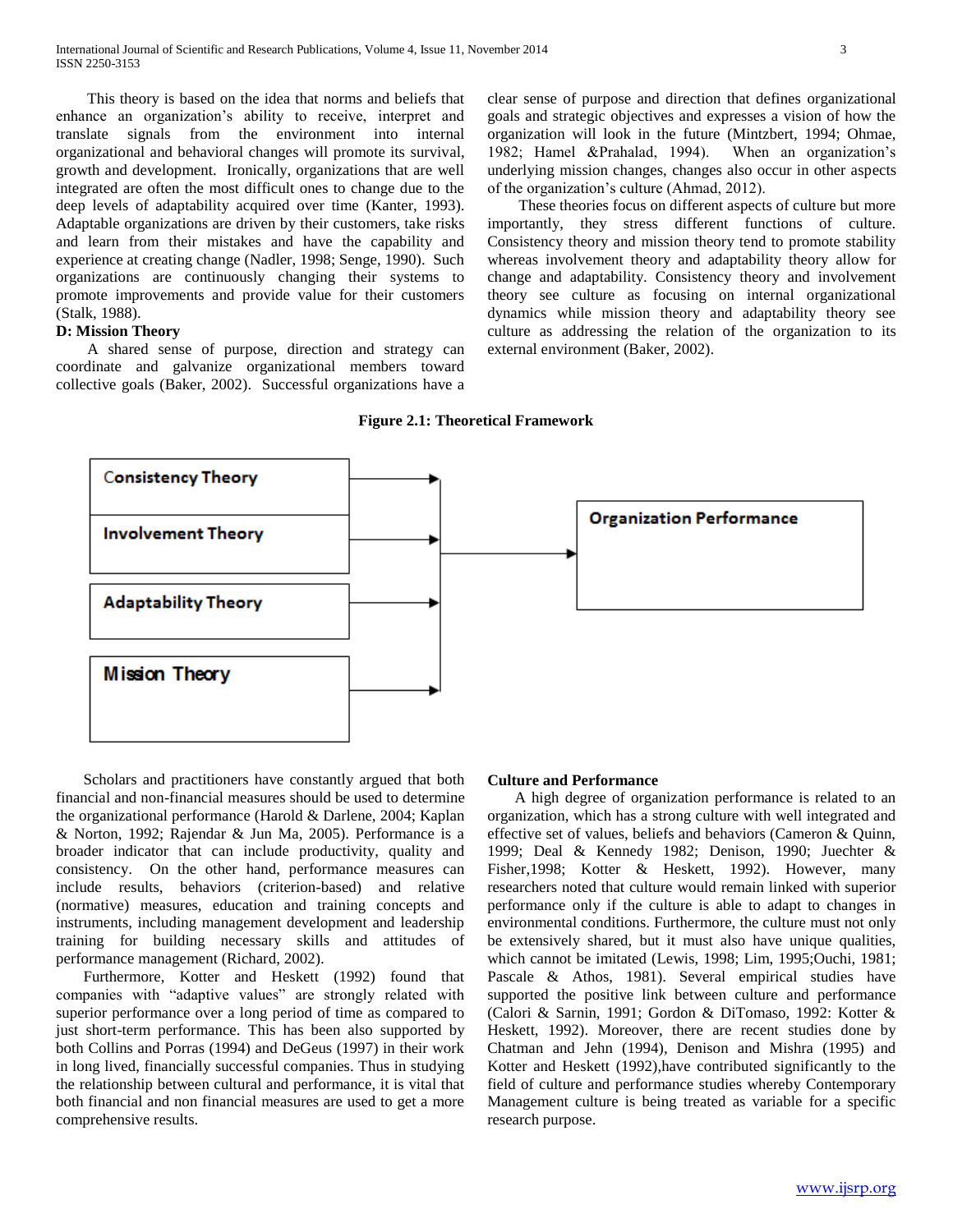For example, Denison and Mishra (1995), utilizing a more rigorous methodology, discovered that cultural strength was significantly correlated with short-term financial performance. Schneider (1990) also found that the organizations focuses clearly on the cultures are more successful. It is because focused cultures provide better financial returns, which include higher return on investment (ROI), higher return on assets (ROA) and higher return on equity (ROE). The finding of a study also has been reported that industry moderates the link between corporate culture and performance (Gordon & Christensen, 1993). These

# **Conceptual Framework**

# **Independent Variable**



 There are some aspects of corporate culture may enhance performance in one national setting, but they may not be effective, and may even be dysfunctional, in another (Chow, Kato & Merchant, 1996; Lincoln & Kalleberg, 1990; Steers, 1989). Thus, one of the main reasons for the common popularity and interest in the study of organizational culture is due to the argument or assumption that certain organizational cultures lead to superior organizational performance.

# **Dependent Variable**



# **Competitive Culture and Performance**

 Corporate culture and reputation are intangible assets organizations use to create a competitive strategic advantage to differentiate themselves from other firms to enhance firm performance. Numerous articles cite how corporate culture may be an important intangible predictor of reputation, but only a few researchers have empirically tested the relationship between culture and reputation. Culture not only enhances financial performance, but also is positively relates to reputation.

 Research on corporate reputation has identified antecedents and consequences of reputation to better explain how a firm may benefit and best strategically position itself through its reputation. Fombrun (1990). Different studies using different designs and methodologies have found that while financial performance is an important predictor of reputation, financial performance has accounted for as little as 11 to 15 percent of the variance (Hammond and Slocum, 1996; Roberts and Dowling,

2002) to as much as 38 to 59 percent (e.g., Brown and Perry, 1994; Fombrun and Shanley, 1990), leaving at least 40 to 89 percent of the variation unexplained by economic variables. Therefore, while researchers have been able to demonstrate that economic factors predict reputation (Sabate and Puente, 2003), less is known about the non-economic factors influencing reputation. Different researchers have explored the noneconomic factors in different ways. Eberl and Schwaiger (2005) examine how competence and sympathy may influence reputation and Rindova, Williamson, Petkova and Sever (2006) use a stakeholder approach to better capture the predictors of reputation, perceived quality and prominence. The quest to identify key variables that predict reputation is important, since without this knowledge researchers cannot advise firms how they might enhance their reputation to augment their competitive advantage to increase their financial performance.

 Research on reputation suggests that culture plays an important role in reputation development (Fombrun and Shanley,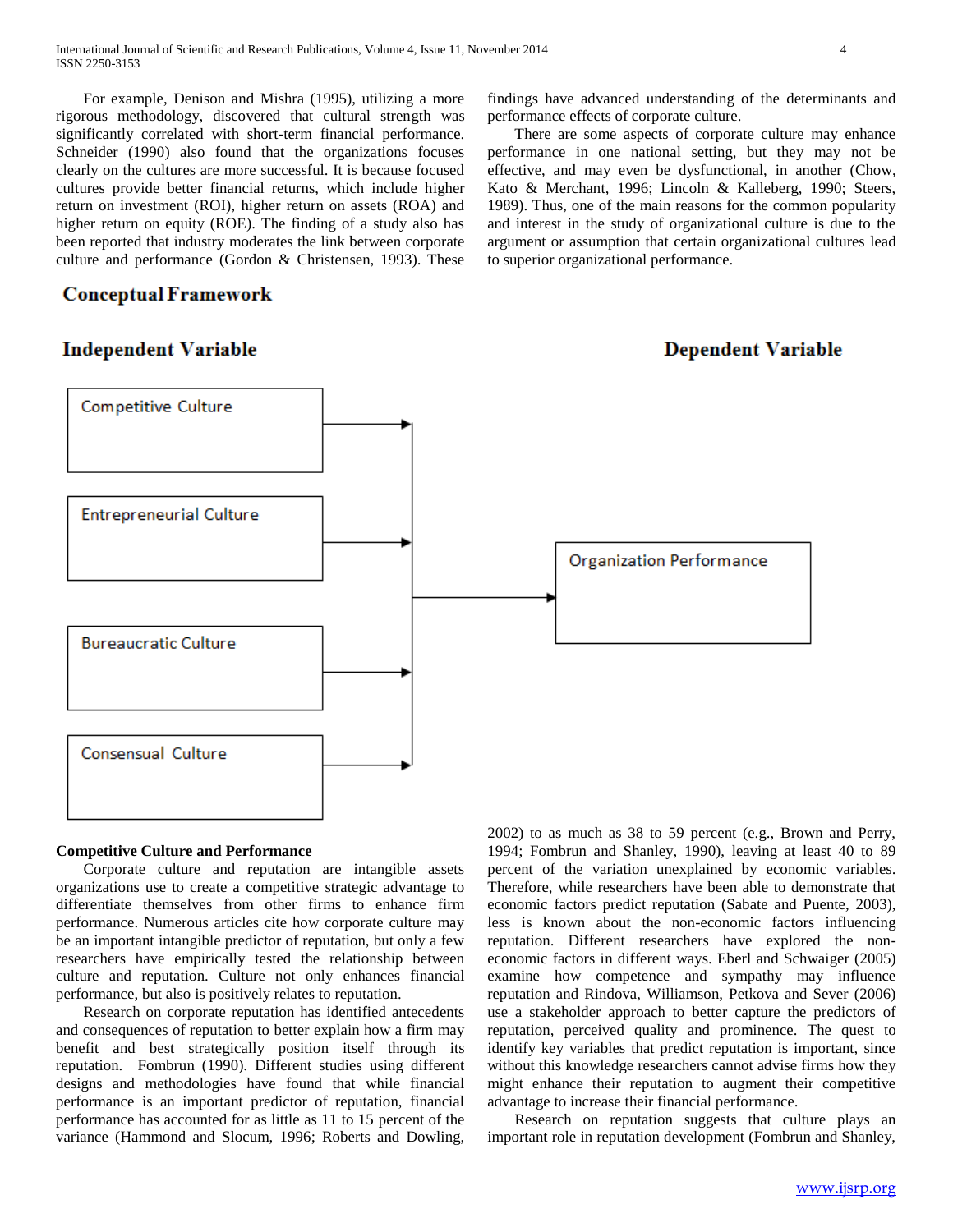1990; Fombrun, 1996; Dukerich and Carter, 2003; Alsop, 2004), since the internal (culture) and external (reputation) elements interact and inform each other (Hatch and Schultz, 2000). Preliminary empirical research shows a correspondence between culture attributes and reputation attributes (Flatt and Kowalczyk, 2000; Kowalczyk and Pawlish, 2002; Kowalczyk, 2005). In a similar study on culture, Carmeli (2004) found that culture interacts with communication and the industrial relations climate (workplace atmosphere) to predict external prestige of a firm (a similar variable to reputation).

 Culture and reputation are considered intangible assets because each add value through differentiation, is rare, difficult to imitate, and without substitution (e.g., Barney, 1991; Hall, 1993; Fombrun, 1996; Porter, 1996; Roberts and Dowling, 2002; Kaplan and Norton, 2004).Empirical evidence confirms that a favorable reputation leads to higher financial performance and strategic advantage, such as reducing competitive rivalry and mobility barriers to deter market entry (Caves and Porter, 1977; Milgrom and Roberts, 1982), charging premium prices (Benjamin and Polodny, 1999), creating greater stability in stock prices (Vergin and Qoronfleh, 1998), reducing operating costs and attracting talent to a firm (Fombrun, 1996). Firms with good reputations are more likely to sustain a superior financial performance over time (Roberts and Dowling, 2002).

# **Bureaucratic Culture and Performance**

 An organization that values formality, rules, standard operating procedures, and hierarchical co-ordination has a bureaucratic culture. Long - term concerns of bureaucracy are predictability, efficiency, and stability. Its members highly value standardized goods and customer service. Behavioural norms support formality over informality. Managers view their roles as being good coordinators, organizers, and enforcers of certain rules and standards. Tasks, responsibilities, and authority for all employees are clearly defined. The organization's many rules and processes are spelled out in thick manuals and employees believe that their duty is to "go by the book" and follow legalistic processes. According to Deshpande and Farley (1999), in the bureaucratic culture, values like formalization, rules, standard operaing procedures, and hierarchical coordination.

#### **Clan/Consensual Culture and Performance**

 Tradition, loyalty, personal commitment, extensive socialization, teamwork, self management, and social influences are attributes of clan culture. Its members recognize an obligation beyond the simple exchange of labour for a salary. The members understand that their contributions to the organization may exceed any contractual agreements. The individual's long-term commitment to the organization is exchanged for the organization"s long-term commitment to the individual. Individuals believe that the organization will treat them fairly in terms of salary increases, promotions, and other forms of recognition. Consequently, they hold themselves accountable to the organization for their actions. Deshpande and Farley (1999) aver that in the consensual culture, elements of tradition, loyalty, personal commitment, extensive socialization, teamwork, selfmanagement, and social influence are important in the organizational values.

# **Entrepreneurial Culture and Performance**

 High levels of risk taking, dynamism, and creativity characterize an entrepreneurial culture. There is a commitment to experimentation, innovation, and being on the leading edge. This culture doesn"t just quickly react to changes in the environment, it creates change. Effectiveness means providing new and unique products and rapid growth. Individual initiative, flexibility, and freedom foster growth and are encouraged and well rewarded. Deshpande and Farley (1999) state that in the entrepreneurial culture, the emphasis was on innovation, risk taking, high level of dynamism, and creativity.

#### **Market/Competitive Culture and Performance**

 The achievements of measurable and demanding goals, especially those that are financial and market-based, characterize a market culture. Hard - driving competitiveness and a profit orientation prevail throughout the organization. In a market culture, the relationship between individual and organization is contractual. The individual is responsible for some levels of rewards in return. A market culture does not exert much informal, social pressure on an organization"s members. They don"t share a common set of expectations regarding management style or philosophy. The absence of a long-term commitment by both parties results in a weak socializing process. Deshpande and Farley (1999) state that in the competitive culture, values relating to demanding goals, competitive advantage, marketing superiority, and profits were emphasized.

 These four culture types all represent different types of management philosophies or styles. The cultures of these organizations are governed by how these companies are run or the beliefs of the founders of the organization. Essentially, the cultures in these organizations are driven top - down, with emphasis on the type of business or industry that this organization serves

# V. METHODOLOGY

 This study was based on descriptive research design primarily using questionnaires to determine the effects of organization culture on employee performance in NGO"s in Kenya. The advantages of descriptive studies is that it is a scientific method of investigation where data is collected and analyzed to describe the current conditions, terms or relationships concerning a problem. Mugenda (2008) further points out that descriptive study is limited in geographical scope and hence tend to be logistical, easier and simpler to conduct. They also provide the foundation upon which correlational studies emerge. The study was correlational in that it investigated the effects of organization culture on employee performance.

 The data collected was analyzed quantitatively using the Statistical Package for Social Science (SPSS). The computed data was also analyzed using descriptive statistics including frequencies, means, and percentages. Interpretation of the data was done within the frame of reference of the research problem. Linear regression formula was used to determine the relationship between the dependent and independent variables as follows:

$$
Y = \beta_0 + \beta_1 X_1 + \beta_2 X_2 + \beta_3 X_3 + \beta_4 X_4 + \epsilon
$$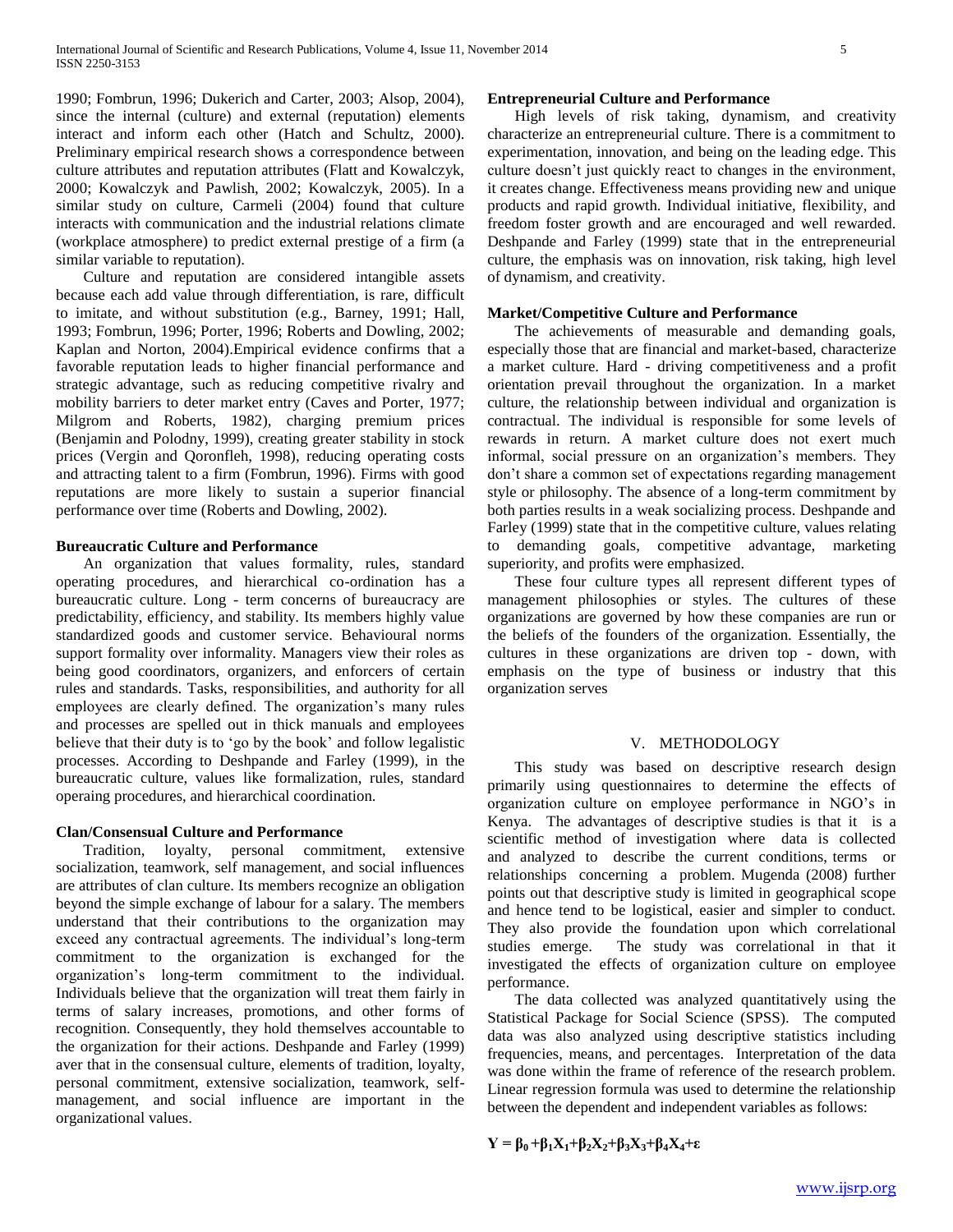International Journal of Scientific and Research Publications, Volume 4, Issue 11, November 2014 6 ISSN 2250-3153

Whereby:  $Y =$ employee performance  $\beta_0$  = constant  $β_1, β_2, β_3, β_4 = coefficients of the determinants of employee$ performance  $X_1$  = Competitive culture  $X_2$  = entrepreneurial culture  $X_3$  = bureaucratic culture of behaviors and norms  $X_4$  = consensual culture

ε = Error term

 Mugenda and Mugenda (2003) asserted that, the accuracy of data to be collected largely depended on the data collection instruments in terms of validity and reliability. Validity as noted by Robinson (2002) is the degree to which result obtained from the analysis of the data actually represents the phenomenon under study. Validity was ensured by having objective questions included in the questionnaire. This was achieved by pre-testing the instrument to be used to identify and change any ambiguous, awkward, or offensive questions and technique. Reliability on the other hand refers to a measure of the degree to which research instruments yield consistent results (Mugenda & Mugenda, 2003). In this study, reliability was ensured by pretesting the questionnaire with a selected sample from one of the departments which was not included in the actual data collection. To ensure a high response rate, frequent follow up visits to the respondents and confidentiality was assured. Diplomatic pleading for response was applied as a response enhancement strategy. The respondents promised a summary of the findings of the research. This motivated them to participate in the process. Reliability was measured through Cronbach"s Alpha which measures the internal consistency. The alpha value ranges between 0 and 1 with reliability increasing with the increase in value. Nunnally (1978) stated that reliability of a research instrument can be indicated at a minimal Alpha value of 0.6. The pilot study enabled the researcher to be familiar with researchers and its administration procedure as well as identify items that require modification. The result helped the researcher to correct inconsistencies arising from the instruments, which ensured that they measure what was intended.

## VI. DATA ANALYSIS, PRESENTATION AND DISCUSSION

 General information of the respondents was established as a basis for assessing appropriateness of the respondents and access of relevant information. This also helped in classifying and analyzing the data in accordance to different demographic profile. For the purposes of the study, the profile included: position in World Vision Kenya, gender and number of years in service at the organization.

 The findings on the position of the respondents at World Vision Kenya are represented as shown in the figure below. The findings reveal that 83.7% were junior staff in the organization, 11.7% were in supervisory level while 4.6% were managers. Thus, employees in different hierarchical levels of organizational structure were represented.



**Figure : Gender of the Respondent**

 Finding on the gender of the respondents was presented in Figure 4.5. From the findings, 57% were female while 43% were male. This shows that quite a majority of the World Vision Kenya employees are female. Besides, both gender (male and female) were well represented owing to a paltry disparity of 14%.



**Figure : Length of Service in Organization**

 The Figure above presents the findings on work experience in terms of the number of years that the respondent had work at World Vision Kenya. The findings show that 58% of the respondents had worked at the organization for  $5 - 7$  years, 13% for at least 8 years while 23% had worked for  $2 - 4$  years, 6% for less than one year. Thus, majority of the respondents had worked at the organization for at least 5 years which points at their adequate acquaintance with the prevailing organizational culture.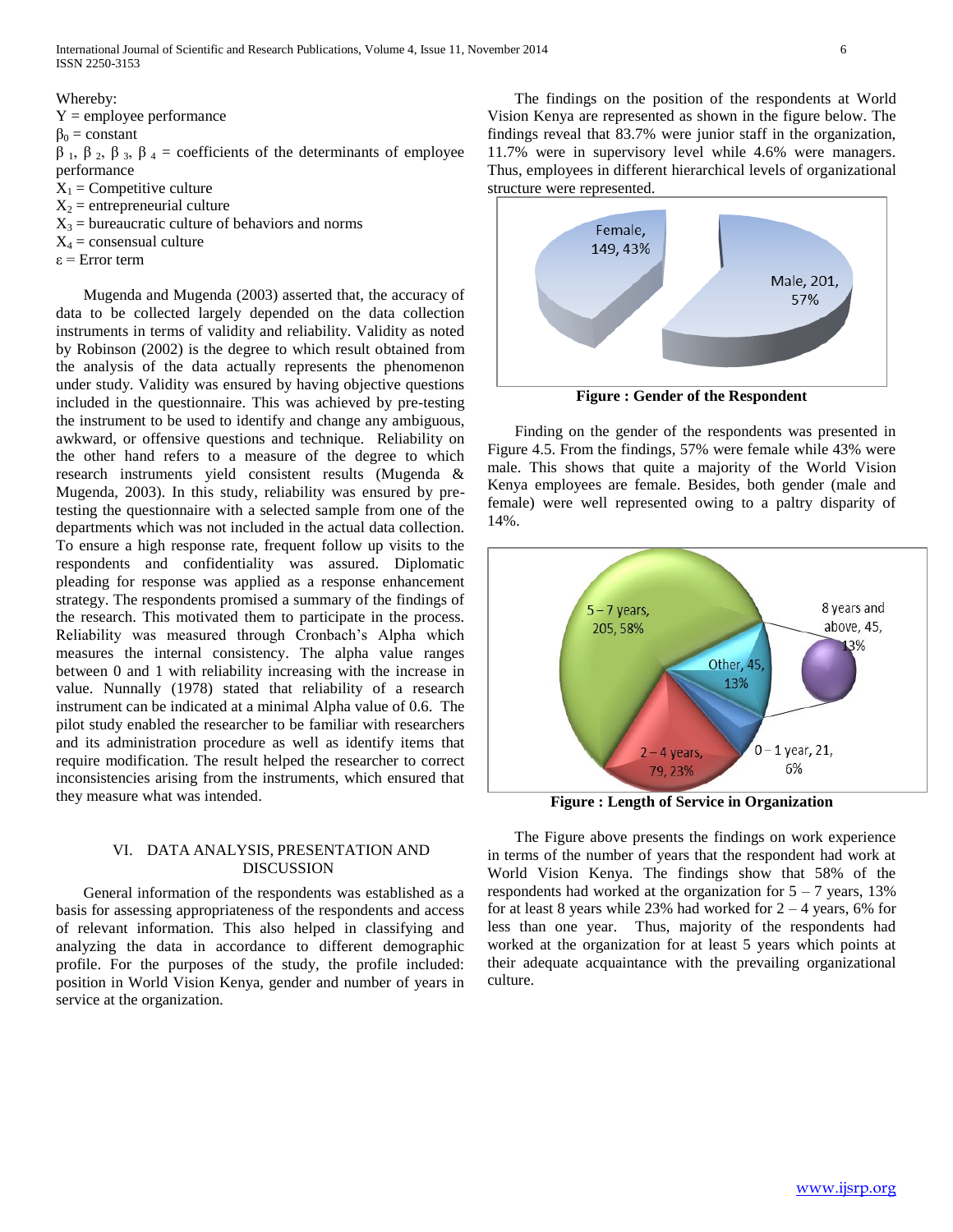# **Competitive Culture**

| <b>Statement</b>                                                | guo<br>Disag<br>$\mathbf{S}$ | Disagree | Uncertain | Agree | varse<br>Strongly | Mean | STDEV |
|-----------------------------------------------------------------|------------------------------|----------|-----------|-------|-------------------|------|-------|
| My<br>goals<br>clear<br>performance<br>are<br>and<br>measurable | $\Omega$                     | $\Omega$ | 6         | 188   | 156               | 4.43 | 0.528 |
| My performance goals are achievable.                            | $\Omega$                     | 24       | 96        | 181   | 49                | 3.73 | 0.784 |
| I have the necessary skills to achieve my<br>goals              | $\Omega$                     | $\Omega$ | 53        | 167   | 130               | 4.22 | 0.689 |
| I am familiar with the overall organization<br>strategic plans  | $\overline{0}$               | $\Omega$ | 25        | 160   | 165               | 4.40 | 0.619 |

**Table : Competitive Culture**

 The respondents were, thus, requested to state their level of agreement or otherwise with certain indicators of competitive culture. A 5-point Likert scale was used to rate the various indicators whereby 1 point was accorded to 'strongly disagree', 2 points to 'disagree', 3 points to 'uncertain', 4 points to 'agree' and 5 points to "strongly agree".

Results presented in Table show that: employees' performance goals at World Vision Kenya are clear and measurable as indicated by a weighted mean of 4.43; employees were familiar with the overall organization strategic plans given a mean of 4.40; employees have the necessary skills to achieve their goals given a mean of 4.22; and, their performance goals are achievable given a mean of 3.73.Carmeli (2004) established that organization culture interacts with communication and the industrial relations climate (workplace atmosphere) to predict external prestige of a firm. Thus, according to Carmeli, competitive culture has got to do with the work climate existing within an organization and how it encourages high performance of employees. In concurrence, the findings established that World Vision Kenya establishes goals that are clear, achievable and measurable and organization assigns to the employees, tasks that they have the requisite skills to achieve.

**Table : Entrepreneurial Culture**

| <b>Statement</b>                                                                  | Never    | Rarely | Sometimes | Frequently | Frequently<br>Very | Mean | <b>AHULS</b> |
|-----------------------------------------------------------------------------------|----------|--------|-----------|------------|--------------------|------|--------------|
| I am encouraged to be innovative within my role                                   | 6        | 78     | 106       | 102        | 58                 | 3.37 | 1.054        |
| I am empowered to perform my role to the best of my<br>ability                    | $\Omega$ | 49     | 153       | 110        | 38                 | 3.39 | 0.858        |
| My supervisor trusts me to perform within my role<br>without micro managing me    | 8        | 51     | 99        | 122        | 70                 | 3.56 | 1.037        |
| I am encouraged to think independently in the course of<br>carrying out my duties | 5        | 60     | 87        | 143        | 55                 | 3.52 | 0.996        |

 The employees were probed with questions seeking to determine whether World Vision Kenya creates work environment that fosters innovation, independence and creativity. Likert scale was used for this purpose. Results presented in the table show that: World Vision Kenya supervisors trust employees to perform within their role without micro managing them given a weighted mean of 3.56; the employees are encouraged to think independently in the course of carrying out their duties with a

mean of 3.52; employees are empowered to perform their role to the best of their ability given a mean of 3.39; and, employees being encouraged to be innovative within their role had a mean of 3.37. This depicts that World Vision Kenya fosters entrepreneurial culture in which employees are encouraged to think "outside the box", be innovative, work independently and produce the best result they could.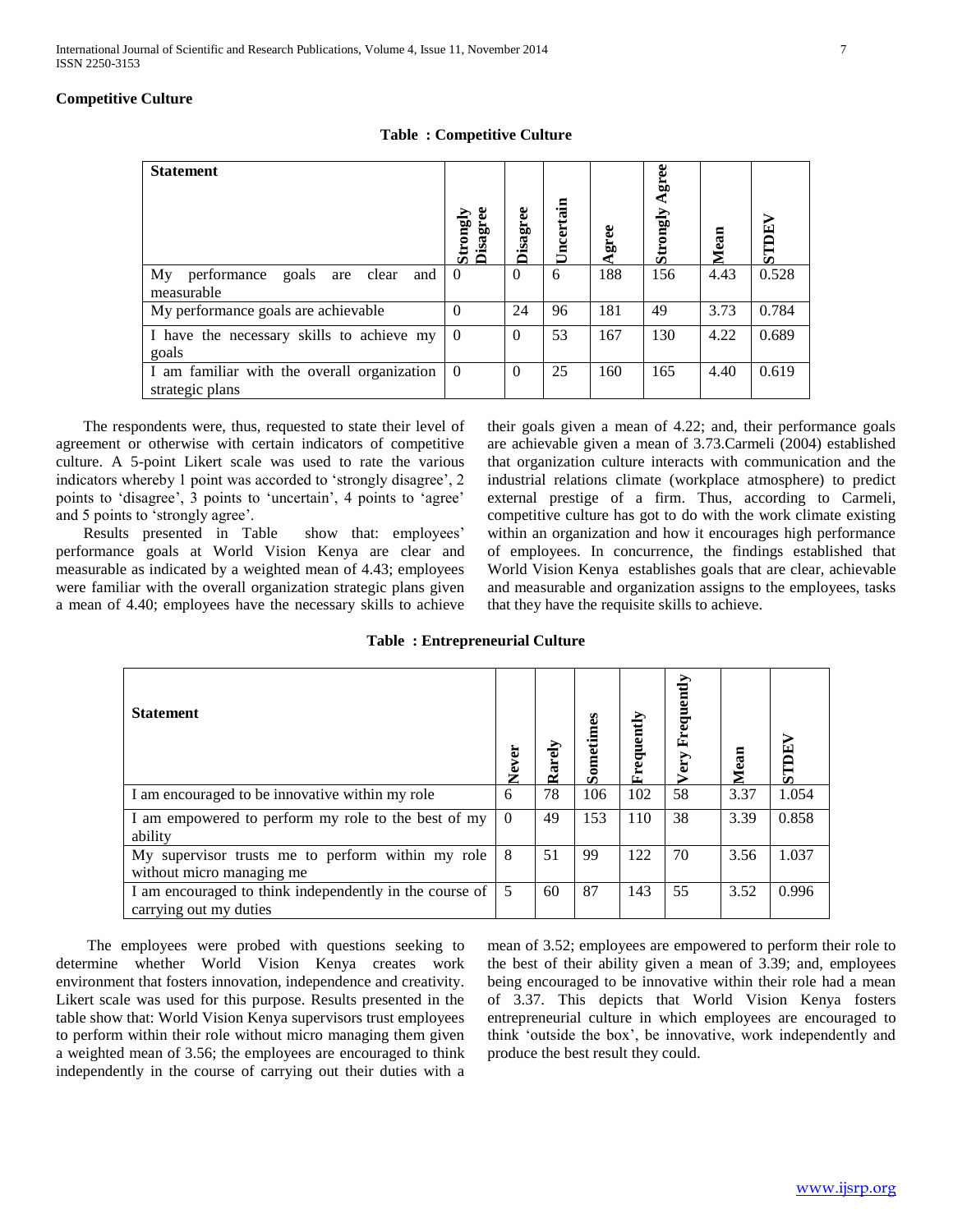| <b>Statement</b>                                    | <b>Disagree</b><br>Strongly | <b>Disagree</b> | ertain<br>Я<br>Ë | ā,  | Agree<br>Strongly | Mean | <b>STDE</b> |
|-----------------------------------------------------|-----------------------------|-----------------|------------------|-----|-------------------|------|-------------|
| am familiar with the organizations<br>standard      | $\Omega$                    | $\theta$        | 81               | 167 | 102               | 4.06 | 0.721       |
| operating procedures (SOPs)                         |                             |                 |                  |     |                   |      |             |
| Hierarchy structure of management within the        |                             | $\Omega$        | 21               | 198 | 131               | 4.31 | 0.579       |
| organisation is clearly defined                     |                             |                 |                  |     |                   |      |             |
| Rules set out within the organization are practical | $\theta$                    | 21              | 69               | 157 | 103               | 3.98 | 0.855       |
| Rules set out within the organization are fair      |                             | 42              | 80               | 130 | 98                | 3.81 | 0.976       |

# **Table : Bureaucratic Culture**

 Using Likert scale to rank several indicators of bureaucratic culture as applicable within the organization, the results were presented as shown above. The findings show that: hierarchy structure of management within World Vision Kenya is clearly defined (mean of 4.31); The employees are familiar with the organizations standard operating procedures (SOPs) (4.06); rules

set out within the organization are practical (3.98); and, rules set out within the organization are fair (3.81). Therefore, it has a clearly spelt out hierarchical structure with standard operating procedure. The rules and procedure guiding operations and behaviour are well spelt out, clear and practical.

| <b>Statement</b>                                                   | <b>Disagree</b><br>Strongly | Disagree | Uncertain | Agree | gree<br>Strongly | Mean | <b>STDEV</b> |
|--------------------------------------------------------------------|-----------------------------|----------|-----------|-------|------------------|------|--------------|
| I feel valued at my place of work                                  | $\theta$                    | 49       | 89        | 142   | 70               | 3.67 | 0.950        |
| Employees work together as a team in the organization              | $\theta$                    | 38       | 95        | 114   | 103              | 3.81 | 0.981        |
| My colleagues are warm and sociable                                | $\theta$                    | 46       | 92        | 158   | 54               | 3.63 | 0.897        |
| I am committed to the values of the organization                   | $\Omega$                    | 30       | 95        | 103   | 122              | 3.91 | 0.977        |
| I am loyal to the vision, mission and goals of the<br>organisation | $\theta$                    | 25       | 96        | 107   | 122              | 3.93 | 0.951        |
| The traditions of the organization are preserved and<br>maintained | $\Omega$                    | $\Omega$ | 101       | 106   | 143              | 4.12 | 0.826        |

**Table : Consensual Culture**

 World Vision Kenya places a premium on teamwork, traditions, loyalty, participation, personal commitment, and consensus or socialization. The table above, presenting the findings, shows that: the traditions of WVK being preserved and maintained had a mean of 4.12; employees being loyal to the vision, mission and goals of the organisation had a mean of 3.93; employees being committed to the values of the organization had a mean of 3.91; employees working together as a team in the organization had a mean of 3.81; employee feeling valued at their place of work had a mean of 3.67; and, employees' colleagues being warm and sociable had a mean of 3.63. Thus under this culture, the organization can be a friendly place to work where people share a lot of themselves and the leaders are considered to be mentors and perhaps, even parent figures. At WVK, the study established that employees work together as a team, colleagues are sociable and are valued by the organization.

| Table: Types of organization culture integrations |
|---------------------------------------------------|
|---------------------------------------------------|

|                                         | <b>Frequency</b> | <b>Percentage</b> |
|-----------------------------------------|------------------|-------------------|
| Competitive and Entrepreneurial         | 101              | 28.9              |
| <b>Entrepreneurial and Bureaucratic</b> | 46               | 13.1              |
| Consensual and Entrepreneurial          | 156              | 44.6              |
| Consensual and Competitive              | 2 <sub>1</sub>   | 6.0               |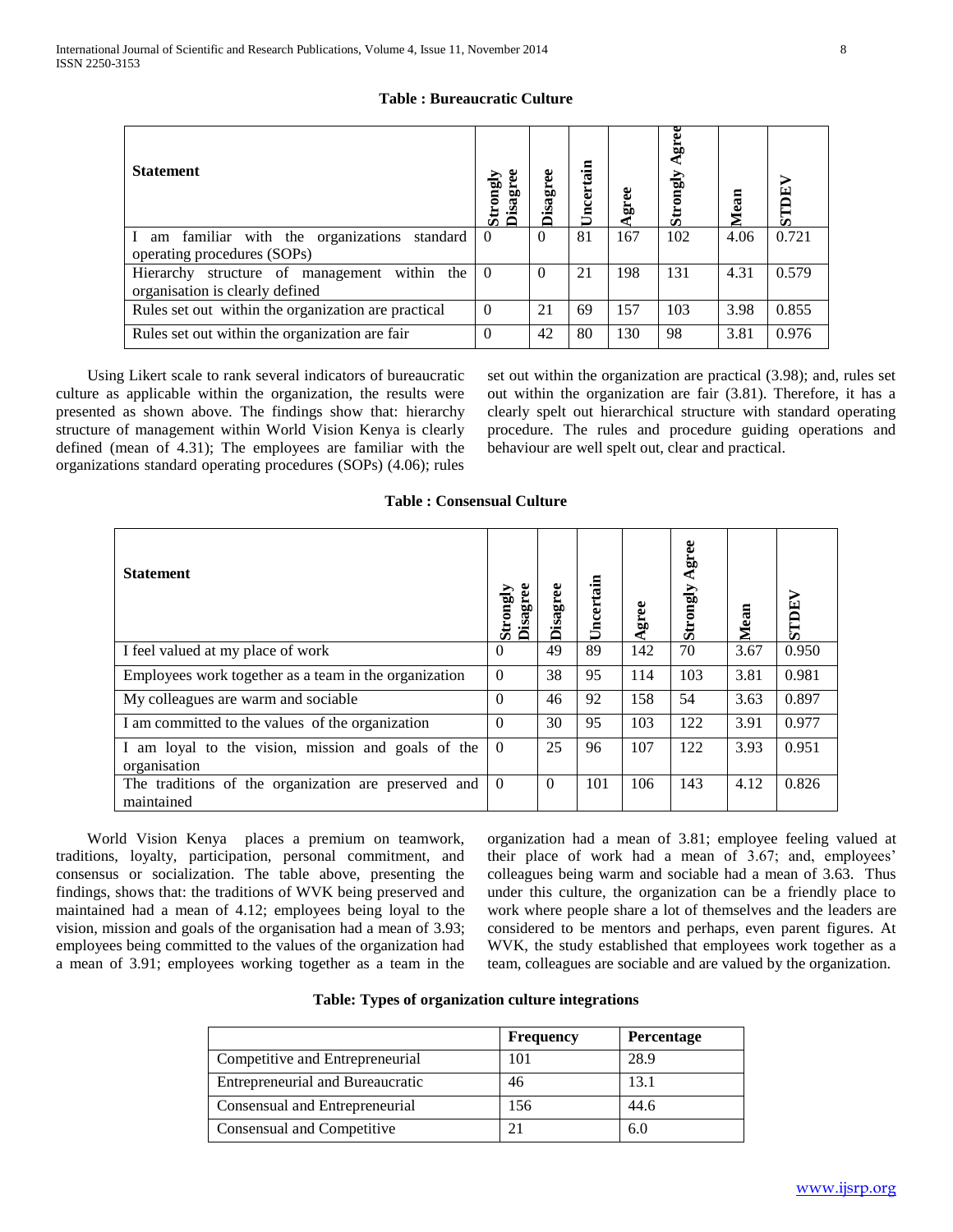| All 4 cultures combined | 26  |       |
|-------------------------|-----|-------|
| <b>Total</b>            | 350 | 100.0 |

 The respondents were further asked to indicate the types of organization culture integrations they were comfortable working in. This indicates that 44.6% of the respondents were comfortable working in an integration of consensual and entrepreneurial culture; 28.9% were comfortable in a competitive and entrepreneurial culture; 13.1% were comfortable in an entrepreneurial and bureaucratic culture; 6.0% preferredconsensual and competitive; while, 7.4% of the

respondents were comfortable working in a integration of all the 4 cultures. This shows that majority of the respondents are comfortable working in integratedconsensual and entrepreneurial culture followed by competitive and entrepreneurial culture. Consensual and entrepreneurial cultures, by imparting on employees at World Vision Kenya the sense of being valued, role independence and teamwork, creativity and innovation leads to higher employee performance and organization commitment.

|  |  | <b>Table: Organization Performance</b> |
|--|--|----------------------------------------|
|--|--|----------------------------------------|

| <b>Statement</b>                                                                                                     | <b>Disagree</b><br>Strongly | Disagree       | Uncertain | Agree | Agree<br>Strongly | Mean | STDEV |
|----------------------------------------------------------------------------------------------------------------------|-----------------------------|----------------|-----------|-------|-------------------|------|-------|
| I am highly involved in achieving the overall goals<br>and objectives of WVK                                         | $\Omega$                    | 21             | 89        | 157   | 83                | 3.86 | 0.844 |
| Organization is characterized<br>high<br>by<br>The<br>performance, visibility and outreach in its catchment<br>areas | $\Omega$                    | 41             | 91        | 120   | 98                | 3.79 | 0.981 |
| I am satisfied with my job at WVK and I intend to<br>stay in the organization                                        | $\theta$                    | 28             | 120       | 131   | 71                | 3.70 | 0.881 |
| WVK has strove and succeeded in creating value for<br>each dollar/fund invested in the Organization's work           | $\theta$                    | 32             | 74        | 135   | 109               | 3.92 | 0.939 |
| Organization's culture has created stability in WVK<br>amid environmental turbulence                                 | $\theta$                    | $\overline{7}$ | 43        | 167   | 133               | 4.22 | 0.732 |
| Employees are motivated to meeting the challenges<br>of the task assigned and finding a better way to do<br>things   | $\Omega$                    | 11             | 132       | 136   | 71                | 3.76 | 0.806 |
| The entire organization pulls towards a common goal<br>encouraged by its culture and mission                         | $\Omega$                    | 8              | 68        | 167   | 107               | 4.07 | 0.766 |
| There is greater accountability for end results within<br>the organization                                           | $\theta$                    | 11             | 73        | 159   | 107               | 4.03 | 0.799 |

 The study inquired about the Organization"s performance given the work culture present at World Vision Kenya. This shows that: organization"s culture has created stability in at the workplace amid environmental turbulence (mean of 4.22); the entire organization pulls towards a common goal encouraged by its culture and mission (4.07); there is greater accountability for end results within the organization (4.02); It has strove and succeeded in creating value for each dollar/fund invested in the Organization"s work (3.92); employees are highly involved in achieving the overall goals and objectives of the organization (3.86); the Organization is characterized by high performance,

visibility and outreach in its catchment areas (3.79); employees are motivated to meeting the challenges of the task assigned and finding a better way to do things (3.76); and, employees are satisfied with their job at World Vision Kenya and intend to stay in the Organization (3.70). Mulcahy and Betts (2005) observed that culture of fostering respect and establishing a new team relationship as evidenced here and were successful in both improving staff satisfaction and reducing turnover intention. Likewise, the findings show that the employees were satisfied with their job and intended to stay in the organization.

# **Regression Analysis**

**Table 4.1: Model Summary**

| $\bf R$  | л<br><b>Square</b> | <b>Adjusted</b><br>R<br><b>Square</b> | Std. Error of the Durbin-Watson<br><b>Estimate</b> |       |
|----------|--------------------|---------------------------------------|----------------------------------------------------|-------|
| 0.847(a) | .718               | .702                                  | 1.324                                              | 1.941 |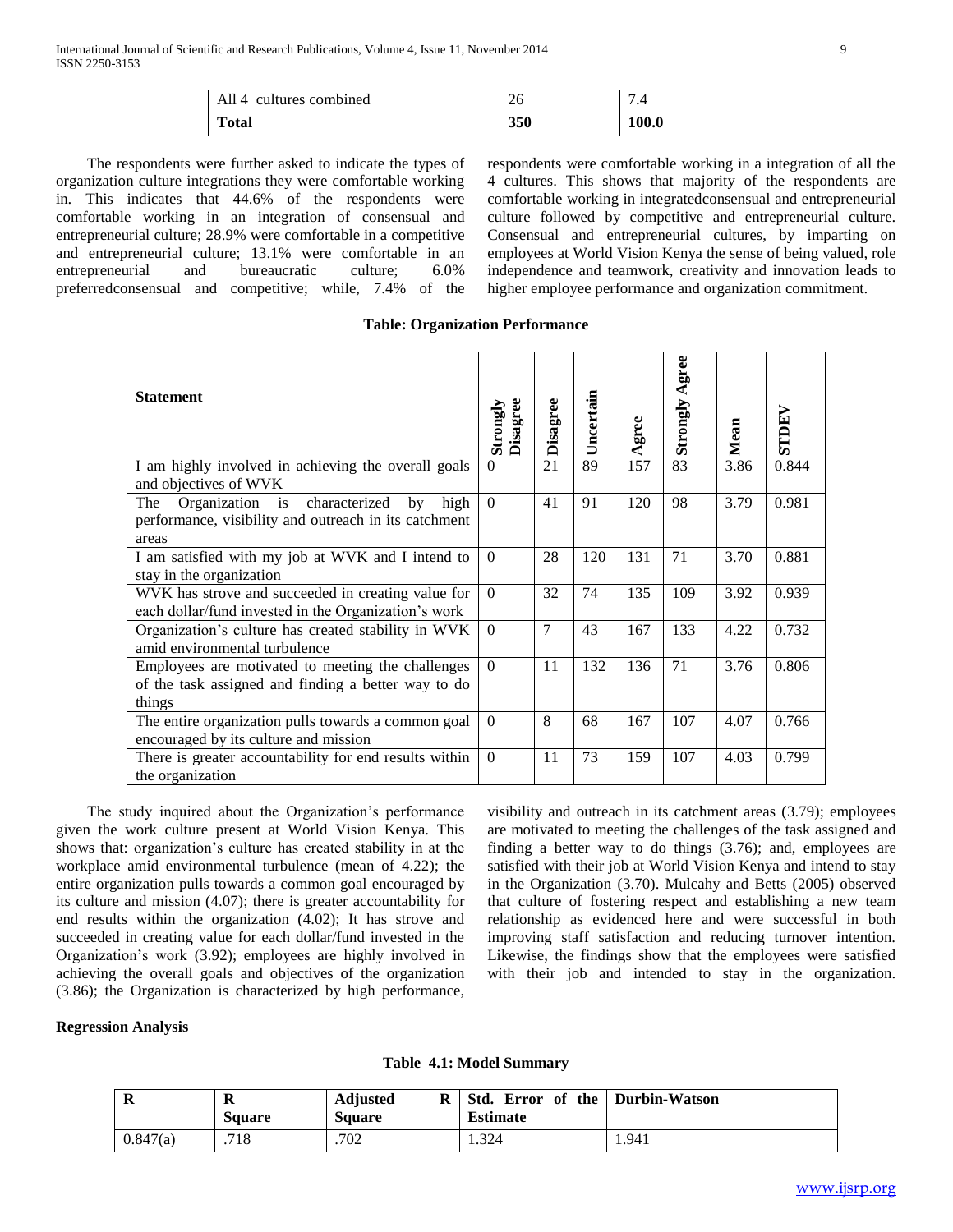a. Predictors: (Constant) Competitive Culture, Entrepreneurial Culture, Bureaucratic Culture, Consensual Culture

b. Dependent Variable: Organization Performance

 Multivariate regression model was applied to determine how organization culture in WVK affects the employee performance. Multiple linear regressions used in this model was:

 $Y = \alpha + \beta X_1 + \beta_2 X_2 + \beta_3 X_3 + \beta_4 X_4 + \epsilon$ 

Whereby: Y is employee performance;  $\alpha_1$  is regression constant;  $\beta_1$  -  $\beta_4$ are regression coefficients;  $X_1$  is competitive culture;  $X_2$  is entrepreneurial culture;  $X_3$  is bureaucratic culture;  $X_4$  is consensual culture; and,  $\varepsilon$  is error term.

 R is the correlation between the observed and predicted values of employee performance implying that the association of 0.844 between organization culture (competitive culture, entrepreneurial culture, bureaucratic culture and consensual culture) and employee performance was very good.

 R-Square is coefficient of determination and measures the proportion of the variance in the dependent variable - employee performance- that is explained by variations in the independent variables - competitive culture, entrepreneurial culture, bureaucratic culture and consensual culture. This implied that 71% of variance or correlation between dependent and independent variables. That is, 71% of variations or changes in employee performance are caused by organization culture at WVK. However, it does not reflect the extent to which any particular independent variable is associated with employee performance.

| Table |  | : ANOVA |  |
|-------|--|---------|--|
|-------|--|---------|--|

|            | of<br><b>Sum</b><br><b>Squares</b> | Df  | <b>Mean Square</b> |       | Sig.     |
|------------|------------------------------------|-----|--------------------|-------|----------|
| Regression | 3.841                              |     | 0.9605             | 4.307 | 0.021(a) |
| Residual   | 7.714                              | 345 | 0.0223             |       |          |
| Total      | 11.556                             | 349 |                    |       |          |

 a. Predictors: Constant, Competitive Culture, Entrepreneurial Culture, Bureaucratic Culture, Consensual **Culture** 

b. Dependent Variable: Employee Performance

 The ANOVA statistics was used to present the regression model significance. An F-significance value of  $p = 0.021$  was established showing that there is a probability of 2.1% of the regression model presenting a false information. Therefore, the model is significant.

# **Table : Regression Coefficients Source: Author, (2013)**

|                                | <b>Unstandardized</b><br><b>Coefficients</b> |                   | <b>Standardized</b><br><b>Coefficients</b> |       | Sig.  |
|--------------------------------|----------------------------------------------|-------------------|--------------------------------------------|-------|-------|
|                                | B                                            | <b>Std. Error</b> | <b>Beta</b>                                |       |       |
| (Constant)                     | 1.406                                        | .375              |                                            | 3.640 | 0.710 |
| Competitive Culture            | 0.081                                        | .495              | .057                                       | 2.931 | 0.032 |
| <b>Entrepreneurial Culture</b> | 1.917                                        | .646              | 1.792                                      | 2.803 | 0.041 |
| <b>Bureaucratic Culture</b>    | 0.768                                        | .428              | .591                                       | 1.906 | 0.023 |
| <b>Consensual Culture</b>      | 2.671                                        | .590              | 2.029                                      | 1.672 | 0.017 |

a. Dependent Variable: Organization Performance

 The regression compares the magnitude of the coefficients of the independent to determine which one had more effects on performance. From Table 4.12, the following regression model is established.

# **Perf** =  $1.406+0.081X_1+1.917X_2+0.768X_3+2.671X_4$ **P = 0.021**

Where  $X1 =$  Competitive Culture,  $X_2 =$ Entrepreneurial Culture,  $X_{3}$ =Bureaucratic Culture,  $X_{4}$ =Consensual Culture

 The regression constant shows that when the independent variables (competitive culture, entrepreneurial culture, bureaucratic culture and consensual culture) are constant at zero, the employee performance value would be 1.406. This shows that without the four organization cultures, WVK would perform dismally.

 It was established that employee performance would raise by 0.081withe every unit positive increase in competitive culture provided that other factors (entrepreneurial culture, bureaucratic culture and consensual culture) are constant. This statistic is significant at 95% confidence level ( $p = 0.032$ ). Entrepreneurial culture would lead to an increase in employee performance by factor of 1.917 with P value of 0.041 should other factors be held constant.

 Additionally, holding other factors (competitive, entrepreneurial and consensual culture) constant, a unit increase in bureaucratic culture would lead to a 0.768 increase in organization performance ( $p = 0.023$ ). Consensual culture would lead to an increase in employee performance by a factor of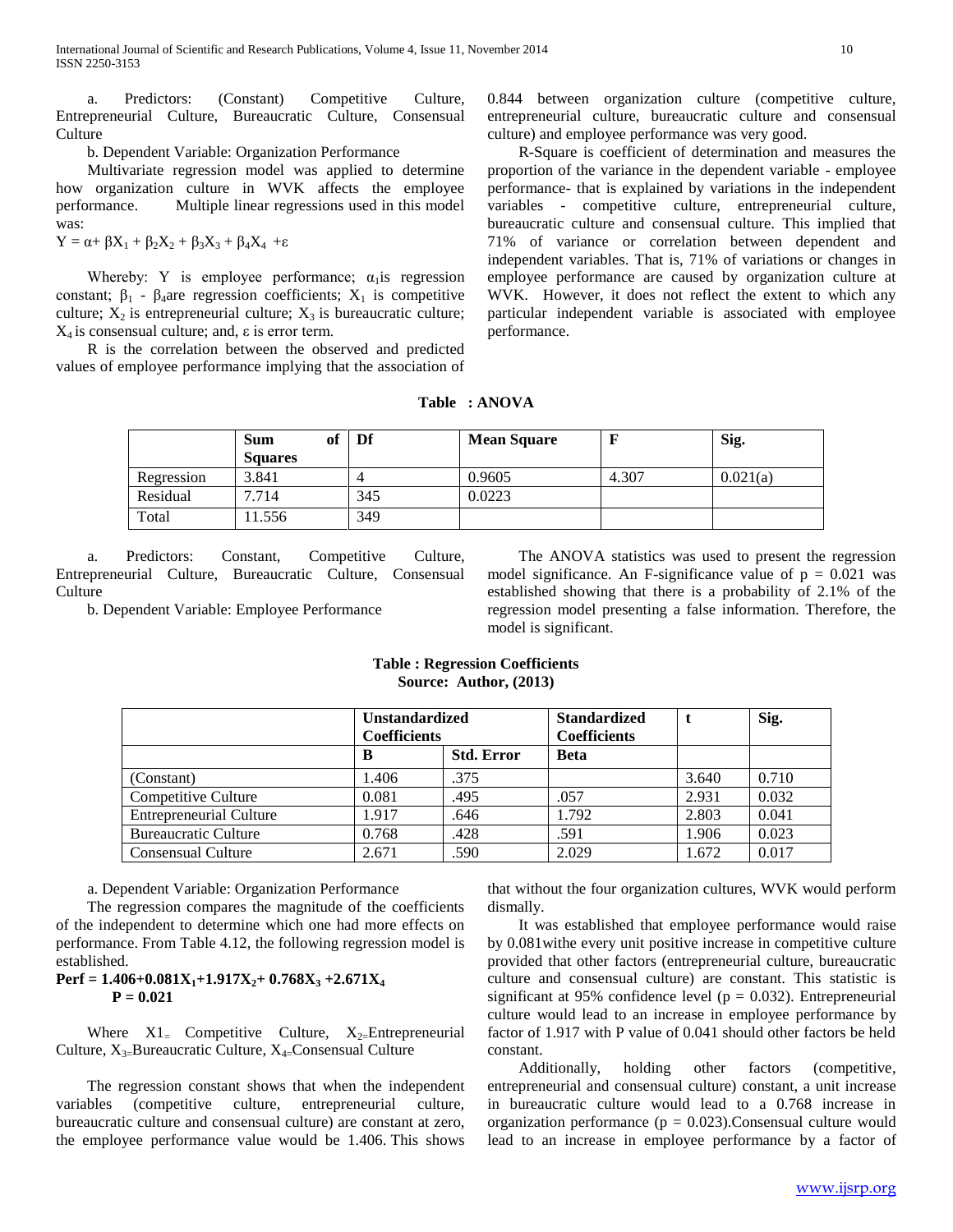2.671 and significant at  $p = 0.017$  should competitive culture, entrepreneurial culture and bureaucratic culture be kept constant. This indicates that organization culture would positively influence employee performance. From the findings, consensual culture as it encourages team spirit and synergies thereof, employees' value recognition and cohesion with colleagues, has the highest influence on performance. This is in contrast with competitive culture which adopts a management by objective approach and encourages internal competition of employees (Gifford, Zammuto, and Goodman, 2002). This negatively affects cohesion and might lead to employee-employee sabotage hence have the least influence in organization's overall performance.

 Besides, entrepreneurial culture encourages employees to be innovative, seek newer ways of solving a problem, discourages micro managing hence enhances employees" intrinsic motivation to perform (Park and Kim, 2009). Therefore, entrepreneurial culture greatly, positively influences organization performance and is only second to consensual culture.

#### VII. CONCLUSIONS AND RECOMMENDATION

 From the study it can be concluded that organization culture has a great influence on performance as it dictates how things are done, organization"s philosophy, work environment, performance targets and organizations stability. At World Vision Kenya there is a concoction of cultures ranging from competitive culture, entrepreneurial culture, bureaucratic culture and consensual culture. Of the four cultures, employees prefer an integration of consensual and entrepreneurial or competitive and entrepreneurialcultures. This owes to the fact that employees seek work environment that maximizes on their ability to be innovative, creative, and independent of macro-management, cohesion with fellow colleagues among others.

 The study found out that on competitive culture, World Vision Kenya needs to help its employees set performance goals that are easily achievable. They can do this by ensuring Managers have one to one"s with staff they manage to discuss and formulate practical work goals as well as best practice to achieve these goals. On entrepreneurial culture, it is recommended that the Managers here must empower employees by delegating more to enhance the confidence of its employees which results in more creativity and innovation; delegate tasks that are challenging rather than mundane. The organization needs to set out rules that are viewed as fair and practical by employees to promote a bureaucratic culture. This can be achieved by having open lines for feedback for example having a suggestion box as a tool for airing views and feedback concerning rules set out by Management. The findings indicated that World Vision Kenya is more inclined towards a consensual culture; however, it can improve more by having team building initiatives to help enhance team spirit within the organization. These activities could also be used as an avenue to communicate the values and goals of the organization.

#### VIII. AREAS OF FURTHER STUDY

 This study was based on NGO"s, future studies need to be carried out in other sectors to determine the influence of Organization culture on performance. Further studies can also be carried out to identify the various levels of Organization Culture, their relevance to Organizations and how these levels can be embedded into the Organization Culture. There are several non-governmental organizations which need to be further researched on. This will give a more comprehensive answer to the culture issues.

#### **REFERENCES**

- [1] Ahmad, S. M. (2012). Impact of Organizational Culture on performance Management Practices in Pakistan. Business Intelligence Journal, vol 5 (1).
- [2] Alsua, C.J. (2002). Goals that empower: The impact of learning and performance orientation practices on psychological empowerment. Ph.D. Dissertation, Arizona State University.
- [3] Baker, K. A (2004)."Organizational culture". In organizational culture: An Introduction. Journal of Business Management, Vol. 1.
- [4] Bititci, U. S. et al.(2006). Dynamics of performance measurement and organizational culture. International Journal of Operations & Production Management, vol. 26, Iss: 12 pp. 1325 – 1350.
- [5] Brinkman, R.L. (1999). The dynamics of corporate culture: conception and theory. International Journal of Social Economics, vol. 26 Iss: 5 pp. 674 – 694.
- [6] Carmeli, A., Gefen, D. (2005). The relationship between work commitment models and employee withdrawal intentions. Journal of Managerial Psychology, vol. 20 Iss: 2pp. 63-86.
- [7] Curtis, S., Wright, D. (2001). Retaining employees the fast track to commitment. Management Research News, vol. 24 Iss: 8 pp. 59-64.
- [8] Deshpande, R., & Farley, J. (1999). Executive insights: corporate culture and market orientation: comparing Indian and Japanese firms.Journal of International Marketing, 7, 111-27.
- [9] Dessler, G. (2008). Human Resource Management, 11th edition, Prentice Hall of India PLC, New Delhi.
- [10] Durkin, M., Bennett, H. (2000). The effects of organizational culture on employee psychological attachment.An exploratory study.Journal of Managerial Psychology, vol. 15 Iss: 2 pp. 126 – 146.
- [11] Elangovan, A. R. (2001). Causal ordering of stress, satisfaction and Commitment and intention to quit: a structural equations analysis. Leadership and organization development journal, vol. 22 Iss: 4 pp. 159- 165.
- [12] French, W. L. (2007). Human Resource Management, 6th edition, Houghton Mifflin Company, Boston.
- [13] Hellriegel, D., Slocum, J. W., Woodman R. (2001). Organizational Behaviour, 9th Edition, South-Western College Publishing.
- [14] Kochan, Ancona, Scully et al (1999). Organizational Behavior and Processes, 2nd edition, Cincinnati, South-Western College Publishing.
- [15] Kothari, C. R., (2004). Research Methodology Methods and Techniques, 2nd edition, New Age International Publishers.
- [16] Mbote, P. K. (2000). The operational environment and constraints for NGOs in Kenya:Strategies for Good Policy and Practice. International Environmental Law Research Centre.
- [17] McDonald, D. J., Makin, P. J. , (2000). The psychological contract, organizational commitment and job satisfaction of temporary staff. Leadership and Organization Development Journal, vol. 21 Iss: 2 pp. 84 – 91.
- [18] Mishra, K. A, Denison D.R, (1995).Toward a theory of Organizational culture and effectiveness. Journal of Organization Science, Vol. 6(2).
- [19] Mugenda, A. G., (2008). Social Science Research Theory and Principles. Nairobi: Arts Press.
- [20] Mugenda, D. M., Mugenda, A. G. (1999). Research Methods, Qualitative and Quantitative Approaches. Nairobi: Arts Press.